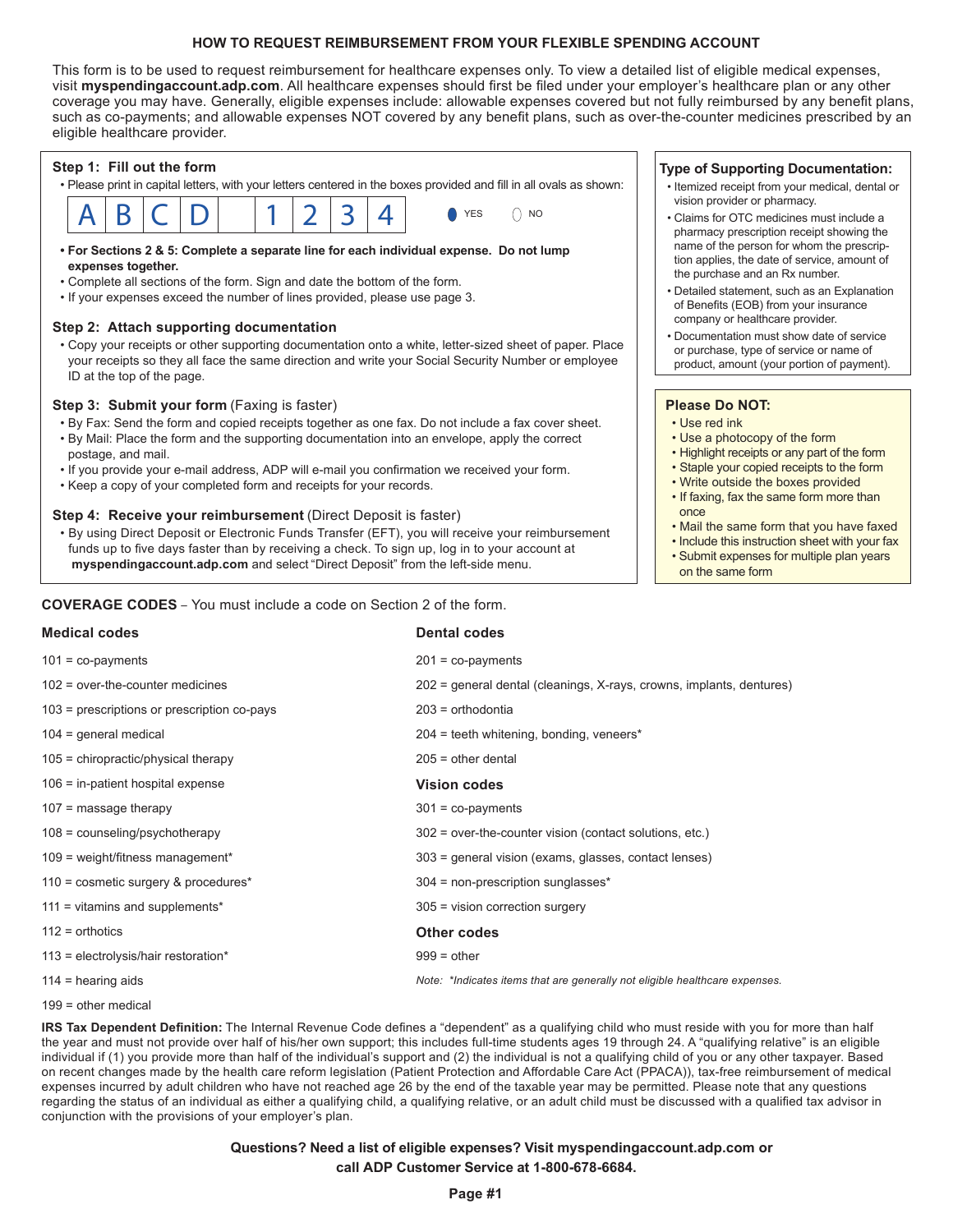

## **REIMBURSEMENT FORM – HEALTHCARE EXPENSES Use only CAPITAL LETTERS, completely fill in ovals,**

**and don't use red ink.**

**FAX TO: 1-866-643-2219 TOLL FREE For additional expenses, please use next page.**



## **SECTION 1: YOUR INFORMATION**

| <u> London de la provincia de la provincia de la provincia de la provincia de la provincia de la provincia de la</u>                                                                                                                                                                          | For additional expenses, please use next page.                                                                                                                                                                                                                                                                                           |                           |  |                                              |                     | <b>Reset Form</b>                                                                                                             |                |                       |
|-----------------------------------------------------------------------------------------------------------------------------------------------------------------------------------------------------------------------------------------------------------------------------------------------|------------------------------------------------------------------------------------------------------------------------------------------------------------------------------------------------------------------------------------------------------------------------------------------------------------------------------------------|---------------------------|--|----------------------------------------------|---------------------|-------------------------------------------------------------------------------------------------------------------------------|----------------|-----------------------|
| <b>SECTION 1: YOUR INFORMATION</b>                                                                                                                                                                                                                                                            |                                                                                                                                                                                                                                                                                                                                          |                           |  |                                              |                     |                                                                                                                               |                |                       |
| SOCIAL SECURITY NUMBER OR EMPLOYEE ID (NO DASHES)                                                                                                                                                                                                                                             |                                                                                                                                                                                                                                                                                                                                          |                           |  |                                              | <b>COMPANY NAME</b> |                                                                                                                               |                |                       |
|                                                                                                                                                                                                                                                                                               |                                                                                                                                                                                                                                                                                                                                          |                           |  |                                              |                     |                                                                                                                               |                |                       |
| <b>EMPLOYEE LAST NAME</b>                                                                                                                                                                                                                                                                     |                                                                                                                                                                                                                                                                                                                                          |                           |  |                                              |                     |                                                                                                                               |                |                       |
|                                                                                                                                                                                                                                                                                               |                                                                                                                                                                                                                                                                                                                                          |                           |  | EMPLOYEE HOME ZIP CODE                       |                     |                                                                                                                               | FOR ADP ONLY   |                       |
|                                                                                                                                                                                                                                                                                               |                                                                                                                                                                                                                                                                                                                                          |                           |  |                                              |                     |                                                                                                                               |                |                       |
| <b>EMPLOYEE EMAIL</b>                                                                                                                                                                                                                                                                         |                                                                                                                                                                                                                                                                                                                                          |                           |  | DAYTIME PHONE # (AREA CODE FIRST, NO DASHES) |                     |                                                                                                                               |                |                       |
|                                                                                                                                                                                                                                                                                               |                                                                                                                                                                                                                                                                                                                                          |                           |  |                                              |                     |                                                                                                                               |                |                       |
| <b>SECTION 2: YOUR HEALTHCARE EXPENSES</b>                                                                                                                                                                                                                                                    |                                                                                                                                                                                                                                                                                                                                          |                           |  |                                              |                     |                                                                                                                               |                |                       |
| <b>EXPENSE 1</b>                                                                                                                                                                                                                                                                              | DATES OF SERVICE (MMDDYY)                                                                                                                                                                                                                                                                                                                |                           |  | REQUESTED AMOUNT (DOLLARS . CENTS)           |                     |                                                                                                                               |                | COVERED BY INSURANCE? |
| COVERAGE CODE (SEE PAGE 1)                                                                                                                                                                                                                                                                    | <b>FROM</b>                                                                                                                                                                                                                                                                                                                              |                           |  |                                              |                     |                                                                                                                               |                |                       |
|                                                                                                                                                                                                                                                                                               |                                                                                                                                                                                                                                                                                                                                          | $\boldsymbol{\mathsf{S}}$ |  |                                              | $\bullet$           | $\left( \right)$                                                                                                              | YES            | <b>NO</b>             |
|                                                                                                                                                                                                                                                                                               | TO                                                                                                                                                                                                                                                                                                                                       |                           |  | PATIENT DATE OF BIRTH (MMDDYY)               |                     |                                                                                                                               | EOB ATTACHED?  |                       |
| <b>Please Select Code</b>                                                                                                                                                                                                                                                                     |                                                                                                                                                                                                                                                                                                                                          |                           |  |                                              |                     | $\left( \right)$                                                                                                              | YES            | <b>NO</b>             |
| <b>EXPENSE 2</b><br>COVERAGE CODE (SEE PAGE 1)                                                                                                                                                                                                                                                | DATES OF SERVICE (MMDDYY)<br><b>FROM</b>                                                                                                                                                                                                                                                                                                 |                           |  | REQUESTED AMOUNT (DOLLARS . CENTS)           |                     |                                                                                                                               |                | COVERED BY INSURANCE? |
|                                                                                                                                                                                                                                                                                               |                                                                                                                                                                                                                                                                                                                                          | \$                        |  |                                              |                     | $\left( \right)$                                                                                                              | YES            | <b>NO</b>             |
|                                                                                                                                                                                                                                                                                               |                                                                                                                                                                                                                                                                                                                                          |                           |  |                                              | $\bullet$           |                                                                                                                               |                |                       |
|                                                                                                                                                                                                                                                                                               | TO                                                                                                                                                                                                                                                                                                                                       |                           |  | PATIENT DATE OF BIRTH (MMDDYY)               |                     |                                                                                                                               | EOB ATTACHED?  |                       |
| <b>Please Select Code</b>                                                                                                                                                                                                                                                                     |                                                                                                                                                                                                                                                                                                                                          |                           |  |                                              |                     | $\left(\right)$                                                                                                               | YES            | <b>NO</b>             |
| EXPENSE 3<br>COVERAGE CODE (SEE PAGE 1)                                                                                                                                                                                                                                                       | DATES OF SERVICE (MMDDYY)<br><b>FROM</b>                                                                                                                                                                                                                                                                                                 |                           |  | REQUESTED AMOUNT (DOLLARS . CENTS)           |                     |                                                                                                                               |                | COVERED BY INSURANCE? |
|                                                                                                                                                                                                                                                                                               |                                                                                                                                                                                                                                                                                                                                          | \$                        |  |                                              |                     | $\left(\right)$                                                                                                               | <b>YES</b>     | <b>NO</b>             |
|                                                                                                                                                                                                                                                                                               | <b>TO</b>                                                                                                                                                                                                                                                                                                                                |                           |  | PATIENT DATE OF BIRTH (MMDDYY)               |                     |                                                                                                                               | EOB ATTACHED?  |                       |
| Please Select Code                                                                                                                                                                                                                                                                            |                                                                                                                                                                                                                                                                                                                                          |                           |  |                                              |                     | $\left(\right)$                                                                                                               | <b>YES</b>     | <b>NO</b>             |
|                                                                                                                                                                                                                                                                                               |                                                                                                                                                                                                                                                                                                                                          |                           |  |                                              |                     |                                                                                                                               |                |                       |
|                                                                                                                                                                                                                                                                                               | <b>SECTION 3: CERTIFICATION</b> Please read Certification Statement thoroughly before signing.                                                                                                                                                                                                                                           |                           |  |                                              |                     |                                                                                                                               |                |                       |
| hereby certify that:<br>. I have read and understand the instructions on page one.<br>• The information contained within this form is correct.<br>and will not seek reimbursement by any other plan.<br>understand that:<br>. Reimbursement is not a guarantee that this payment is tax free. | • I have not received reimbursement previously for these expenses from my Healthcare Account or any other plan<br>• Any expenses submitted on behalf of a dependent, qualifying relative or adult child are in accordance with the IRS<br>Definitions of dependents, the guidelines for adult dependent children, or my employer's plan. |                           |  |                                              |                     | FAX: 1-866-643-2219 Toll Free<br>MAIL: ADP Spending Accounts<br>PO Box 34700<br>Louisville, KY 40232<br>PHONE: 1-800-678-6684 |                |                       |
|                                                                                                                                                                                                                                                                                               | • Healthcare expenses reimbursed through this account cannot be used as a deduction on my personal income tax return.<br>hereby authorize release of payment through my Healthcare Account. I hereby authorize ADP or its representatives to obtain necessary information from all physicians,                                           |                           |  |                                              |                     |                                                                                                                               |                |                       |
| my Healthcare Account.                                                                                                                                                                                                                                                                        | hospitals, medical service providers, pharmacists, employers, and all other agencies or organizations (this includes other insurers) to consider claim for reimbursement under                                                                                                                                                           |                           |  | Date (MMDDYY)                                |                     |                                                                                                                               |                |                       |
| Employee Signature                                                                                                                                                                                                                                                                            |                                                                                                                                                                                                                                                                                                                                          |                           |  |                                              |                     |                                                                                                                               | <b>XHXCXRX</b> |                       |
|                                                                                                                                                                                                                                                                                               | USE AN ORIGINAL FORM (NOT A PHOTOCOPY)                                                                                                                                                                                                                                                                                                   | Page #2                   |  |                                              |                     | <b>Reset Form</b>                                                                                                             |                |                       |